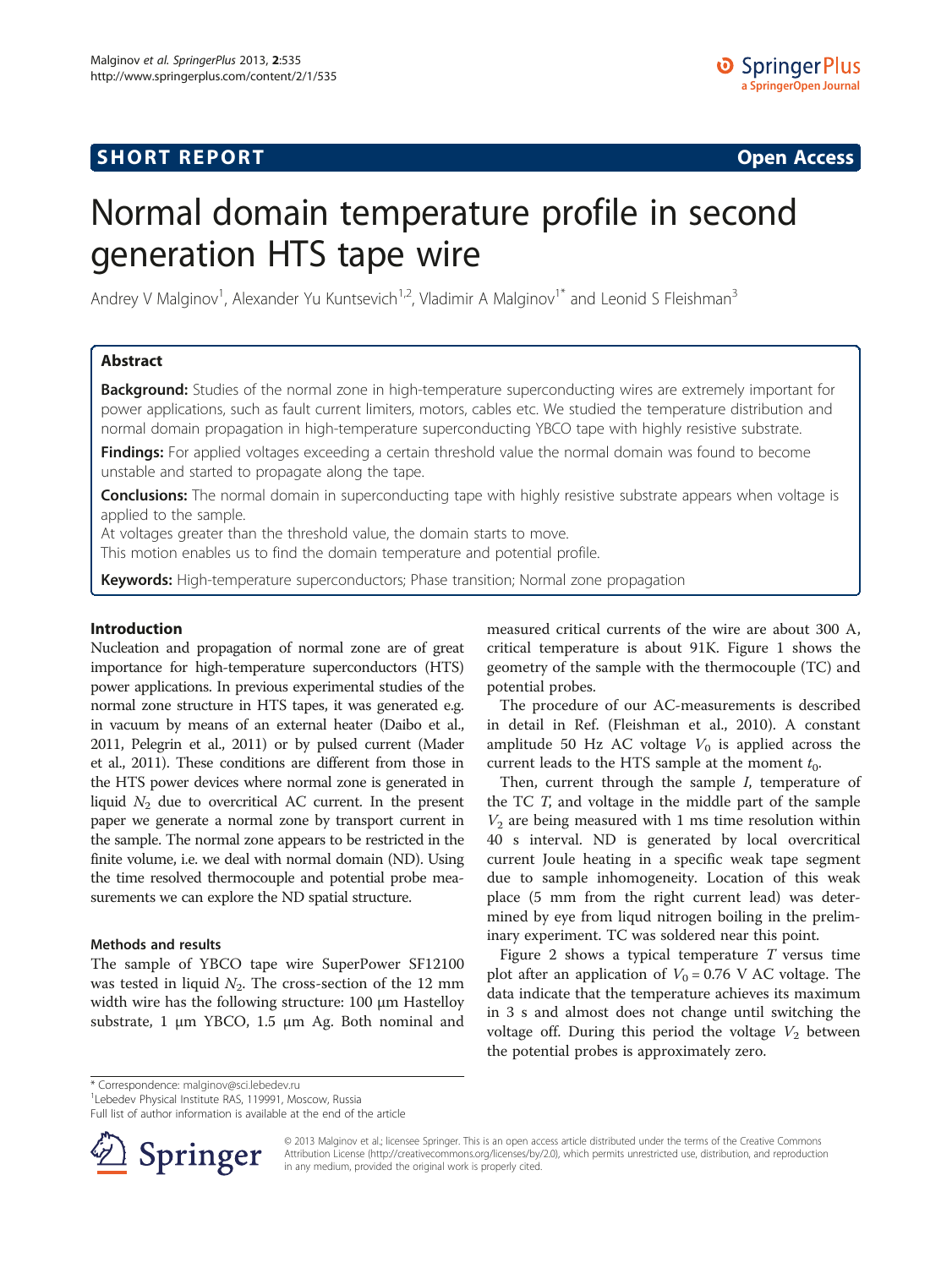<span id="page-1-0"></span>

The data in the range  $0.3 \text{ V} < V_0 < 0.76 \text{ V}$  demonstrate qualitatively similar behavior: once normal domain is formed it stays in the same place and its parameters remain unchanged. It means that for  $V_0 < 0.76$  V the normal zone is located between the potential probe and the right current lead, and TC measures the ND temperature.

The temperature versus time dependence changes drastically when the voltage step  $V_0$  is increased to 0.79 V (Figure 3). The temperature reaches almost the same maximum value as for lower  $V_0$  value but instead of being constant decreases afterwards. The rate of temperature drop changes at points  $\vec{t_4}$ ,  $\vec{t_3}$ ,  $\vec{t_2}$ ,  $\vec{t_1}$ . At the same time the voltage  $V_2\neq 0$  appears between the potential probes (Figure 4) exhibiting irregularities at points  $t_1$ ,  $t_2$ ,  $t_3$ ,  $t_4$ . The data in Figures 3 and 4 suggest that ND begins to move as a whole from the sample end towards its center. The irregularities in the  $T(t)$  and  $V_2(t)$  dependences correspond to the motion of specific ND regions across the TC and voltage probe respectively. TC traces the outgoing right edge of the domain. Passing of the left edge is traced by  $V_2$ , e.g. from  $t_1$  to  $t_2$  a foremost portion crosses a probe. This portion is cooled by film boiling and has temperature slightly above 77K. From  $t_2$  to  $t_3$ 



the left edge moves into the segment between the potential probes. From  $t_3$  to  $t_5$  the ND top part passes the probe and the temperature is maximal at  $t_4$ . The interval from  $t_4$  to  $t_5$  corresponds to the TC measurement interval from  $t_4$  to  $t_3$ . At the period from  $t_3$  to  $t_2$  the right edge passes TC and after  $t_2^*$  the outermost portion crosses TC position. All the processes occur at the voltage of  $V_0 = 0.79$  V. Current achieves a stable  $I = 50$  A level in 3 s after  $t_0$ . The ND velocity estimated from the rate of the resistance change is about 1 mm/s. To obtain temperature and potential profiles of the ND as function of distance one should multiply t-axis in Figures 3 and 4 by scale factor 1 mm/s. For higher  $V_0$  values ND also drifts towards sample center and both  $T(t)$  and  $V_2(t)$ dependencies demonstrate the similar behavior.

Figure [5](#page-2-0) shows the maximum temperature measured by TC as a function of  $V_0$  value. When  $V_0 < 0.3$  V the